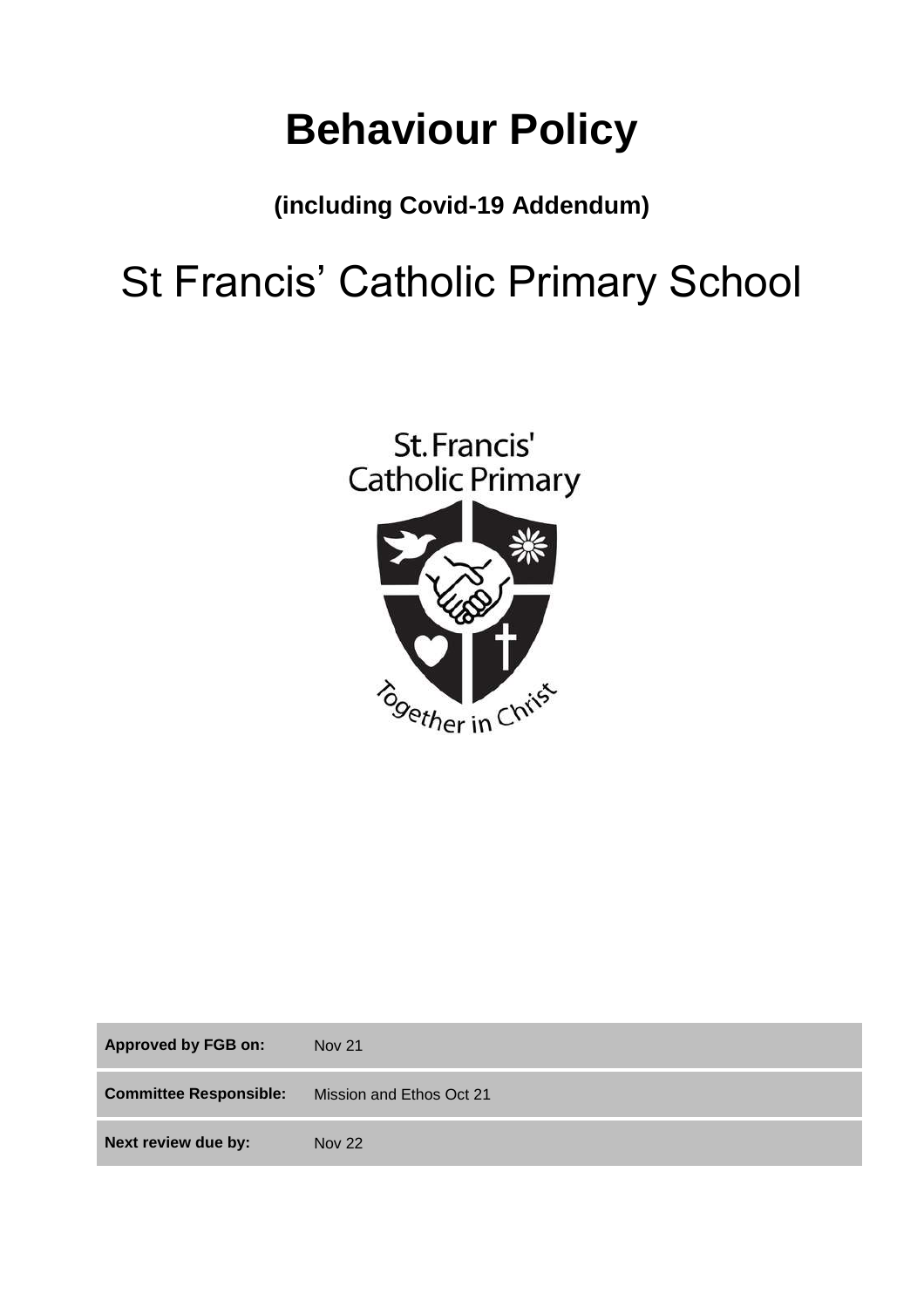## **Aims**

- To provide a **consistent approach** to behaviour management
- To **define** what we consider to be unacceptable behaviour, including bullying
- To outline **how pupils are expected to behave**
- To summarise the **roles and responsibilities** of different people in the school community with regards to behaviour management
- To outline our system of **rewards and sanctions**

# **Written Statement of Underlying Behaviour Principles**

- Every individual is unique and God-given, with the ability to change and the right to be forgiven
- Every individual is known, respected and valued
- Every individual is expected to give of his or her best in every aspect of school life
- Every individual has the right to learn without disruption, be heard and treated fairly with kindness and free from any discrimination
- Expectations of behaviour are simple, clearly understood and applied consistently
- Children are nurtured to become independent thinkers and learners who take responsibility for their actions
- Staff and volunteers set an excellent example at all times and in all interactions with others
- Exclusions will only be used as a last resort
- Families are involved in behaviour incidents to foster good relationships between the school and pupils' home life.

# **Legislation and statutory requirements**

This policy is based on advice from the Department for Education (DfE) on:

- [Behaviour and discipline in schools](https://www.gov.uk/government/publications/behaviour-and-discipline-in-schools)
- [Searching, screening and confiscation at school](https://www.gov.uk/government/publications/searching-screening-and-confiscation)
- [The Equality Act 2010](https://www.gov.uk/government/publications/equality-act-2010-advice-for-schools)
- [Use of reasonable force in schools](https://www.gov.uk/government/publications/use-of-reasonable-force-in-schools)
- [Supporting pupils with medical conditions at school](https://www.gov.uk/government/publications/supporting-pupils-at-school-with-medical-conditions--3)
- [Special educational needs and disability \(SEND\) code of practice.](https://www.gov.uk/government/publications/send-code-of-practice-0-to-25)
- Section 175 of the [Education Act 2002,](http://www.legislation.gov.uk/ukpga/2002/32/section/175) which outlines a school's duty to safeguard and promote the welfare of its pupils
- Sections 88-94 of the [Education and Inspections Act 2006,](http://www.legislation.gov.uk/ukpga/2006/40/section/88) which require schools to regulate pupils' behaviour and publish a behaviour policy and written statement of behaviour principles, and give schools the authority to confiscate pupils' property
- [DfE guidance](https://www.gov.uk/guidance/what-maintained-schools-must-publish-online#behaviour-policy) explaining that maintained schools should publish their behaviour policy online

### **Definitions:**

*Misbehaviour* is defined as: Disruption in lessons, in corridors between lessons, and at break and lunchtimes Non-completion of classwork Poor attitude Incorrect uniform Non-compliance Unkindness or rudeness to others

### *Serious misbehaviour* is defined as:

Repeated breaches of the school rules, including repeated low-level misbehaviour Any form of bullying Sexual assault, which is any unwanted sexual behaviour that causes humiliation, pain, fear or intimidation Vandalism Theft Fighting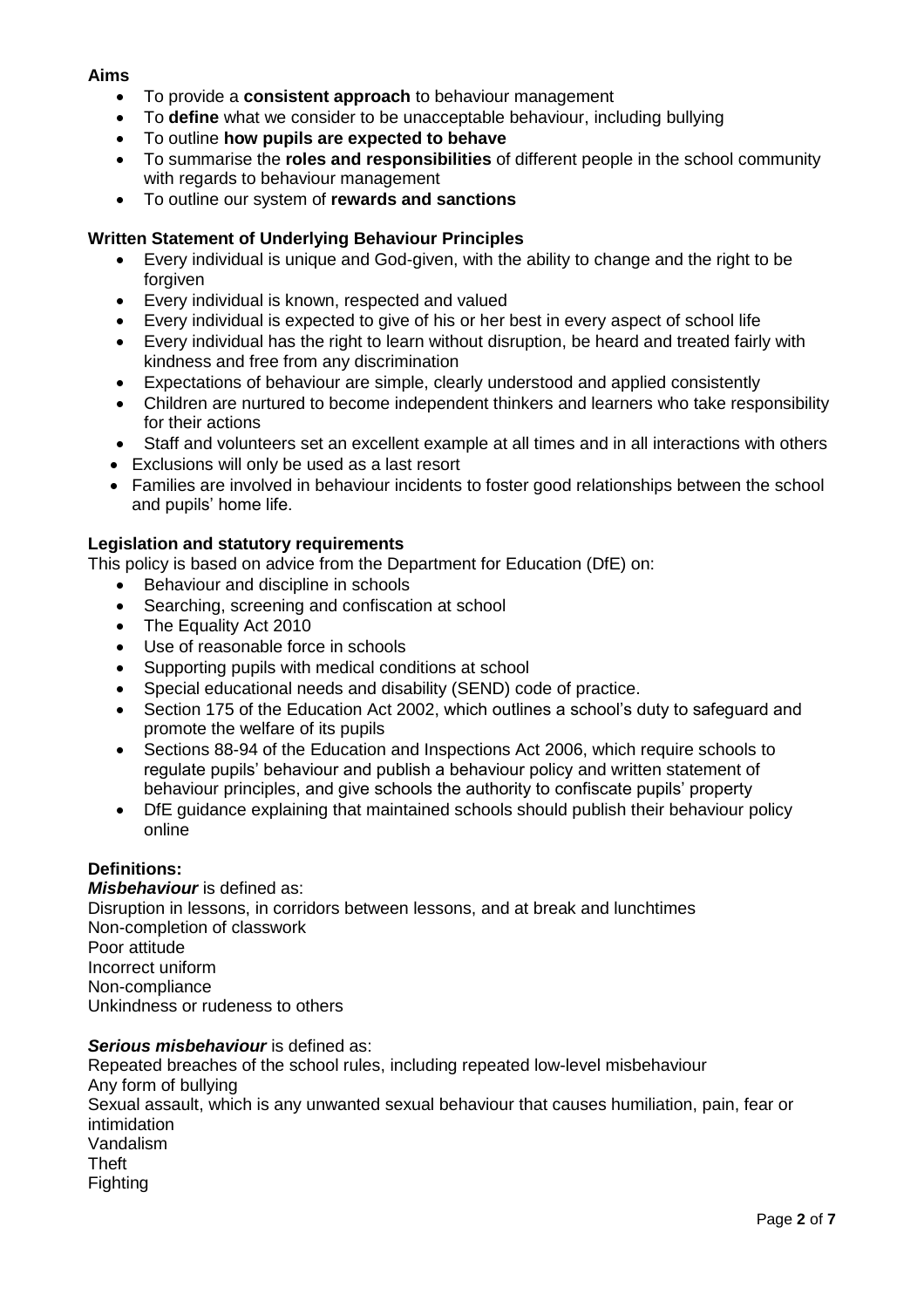Racist, sexist, homophobic or discriminatory behaviour

Possession of any item a staff member reasonably suspects has been, or is likely to be, used to commit an offence, or to cause personal injury to, or damage to the property of, any person (including the pupil)

*Bullying* is defined as the repetitive, intentional harming of one person or group by another person or group, where the relationship involves an imbalance of power. Bullying is, therefore:

- Deliberately hurtful
- Repeated, often over a period of time
- Difficult to defend against
- A form of peer-on-peer abuse
- Can take various forms including emotional, physical, verbal, racial, sexual and cyber

Bullying can happen to anyone and includes:

- Bullying related to physical appearance including clothing or belongings
- Bullying of young carers, children in care or otherwise relating to home circumstances
- Bullying related to physical/mental health conditions
- Prejudicial bullying related to race, religion, faith and belief, ethnicity, nationality or culture
- Bullying related to Special Educational Needs or Disability (SEND)
- Bullying related to sexual orientation (homophobic/biphobic)
- Gender based bullying, including transphobic bullying

### **Please see Appendix 1 for the School Anti-Bullying Strategy**

#### **Roles and Responsibilities:**

**The Governing Body** is responsible for reviewing and approving the written statement of behaviour principles and will review this behaviour policy in conjunction with the headteacher, monitor the policy's effectiveness, holding the headteacher to account for its implementation.

**The Headteacher** is responsible for reviewing this behaviour policy in conjunction with the governing body, giving due consideration to the school's statement of behaviour principles. The headteacher will also approve this policy.

The headteacher will ensure that the school environment encourages positive behaviour and that staff deal effectively with poor behaviour, and will monitor how staff implement this policy to ensure rewards and sanctions are applied consistently.

**Staff** are responsible for implementing the behaviour policy consistently, modelling positive behaviour, providing a personalised approach to the specific behavioural needs of particular pupils and recording all serious or repeated incidents through CPOMS.

The following notes must underpin all interactions with children when dealing with poor behaviour:

- No-one is reasonable or ready to listen when angry children may need a 'cooling-off period' before they are ready to engage
- Staff who feel angry or personally aggrieved may decide to hand a discipline issue over to another member of staff in the interest of fairness to all
- Children must be given a fair hearing and be allowed to explain their point of view
- Everyone is expected to tell the truth
- Reparation and forgiveness are at the heart of the behaviour policy, but children must not be made to say 'sorry' if they do not mean it, or be made to accept an apology if they do not want to
- Parents are partners with the school in nurturing the child and therefore must be involved and informed sooner rather than later and without fail if repeated poor behaviour or serious misbehaviour occurs

*Parents and Children* sign an agreement which outlines the expectations of the school regarding behaviour and are expected to uphold it.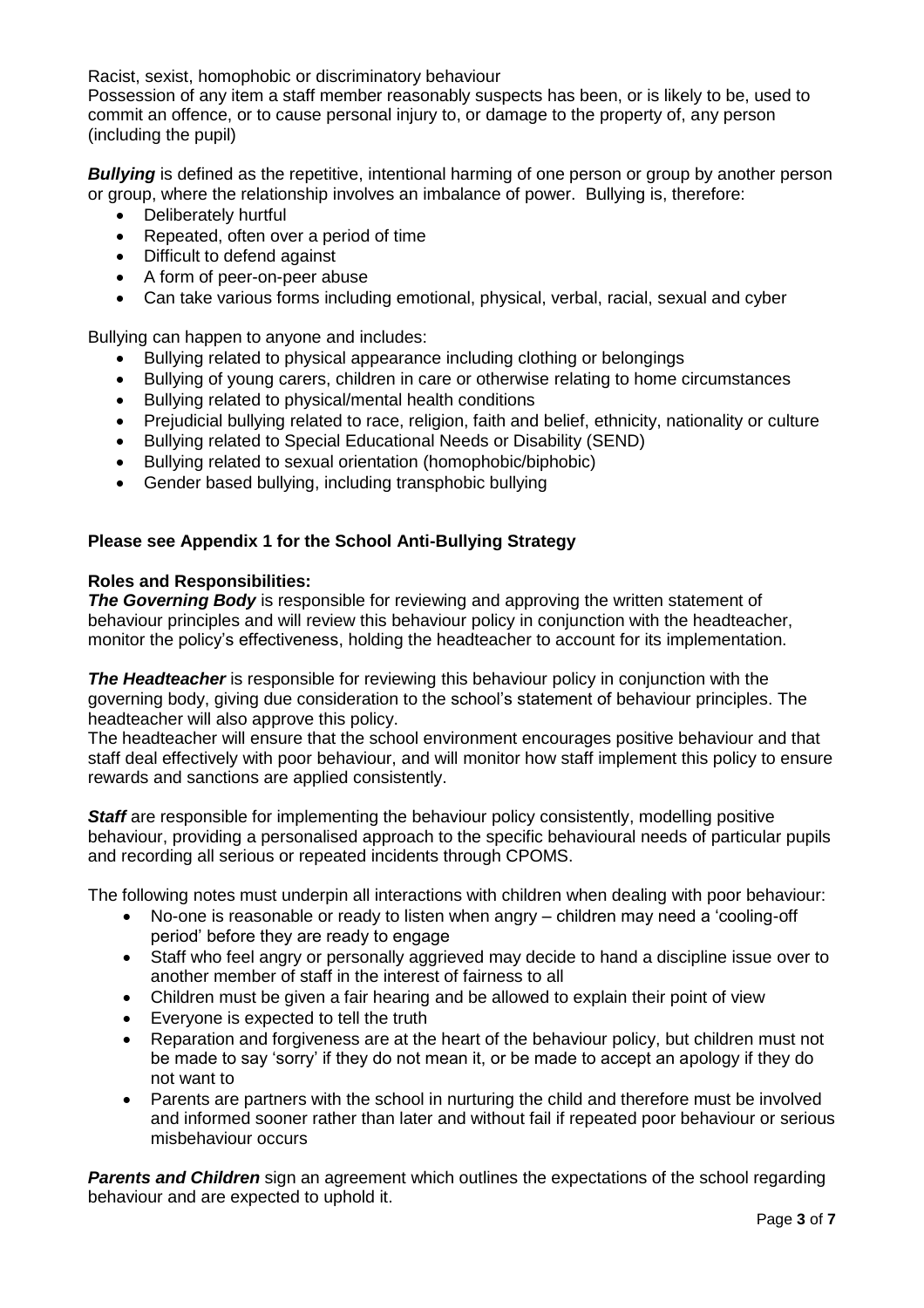## **School Rewards**

- Verbal comments and praise
- Class rewards / Class Dojo / merit certificates
- Taking work to show another class / teacher
- Letters / phone calls / contact with parents
- Reporting positive behaviour to another member of staff
- Special responsibilities / privileges

#### **School Sanctions**

- Verbal reprimand and warning about consequences of repeated behaviour
- Reporting the behaviour to senior teacher / head
- Sending the pupil out of the class or to another class
- Expecting work to be completed at home / break / lunchtime
- Detention at break or lunchtime (must be supervised)

Repeated or serious misbehaviour must be reported in the first instance to a more senior member of staff and to the child's parents. Consequences at this stage might include appropriate reparation, involvement of phase leader, behaviour contract, regular reporting to parents, referral to specialist services, exclusion or expulsion.

All repeated misbehaviour and serious misbehaviour must be recorded through CPOMS.

#### **Off-site behaviour**

Sanctions may be applied where a pupil has misbehaved off-site when representing the school, such as on a school trip or on the way to or from school. Sanctions may also be applied for cyberbullying outside school.

#### **Classroom management**

Teaching and support staff are responsible for setting the tone and context for positive behaviour within the classroom. They will:

- Create and maintain a stimulating environment that encourages pupils to be engaged
- Display the school mission statement and their own classroom rules and sanctions
- Develop a positive relationship with pupils
- Establish clear routines
- Communicate expectations of behaviour in their own words and actions
- Be relentless in expecting each pupil to follow the class rules
- Highlight and promote good behaviour
- Conclude the day positively and start the next day afresh
- Have a clear plan for dealing with low-level disruption promptly and report persistent lowlevel disruption to the deputy head
- Use positive reinforcement

#### **Physical restraint**

In some circumstances, staff may use reasonable force to restrain a pupil to prevent them hurting themselves or others or damaging property. Reasonable Force Guidelines form Appendix 3 of this policy.

#### **Confiscation**

We will also confiscate any item which is harmful or detrimental to school discipline. These items will be returned to pupils after discussion with senior leaders and parents, if appropriate. Searching and screening pupils is conducted in line with the DfE's [latest guidance on searching,](https://www.gov.uk/government/publications/searching-screening-and-confiscation)  [screening and confiscation.](https://www.gov.uk/government/publications/searching-screening-and-confiscation)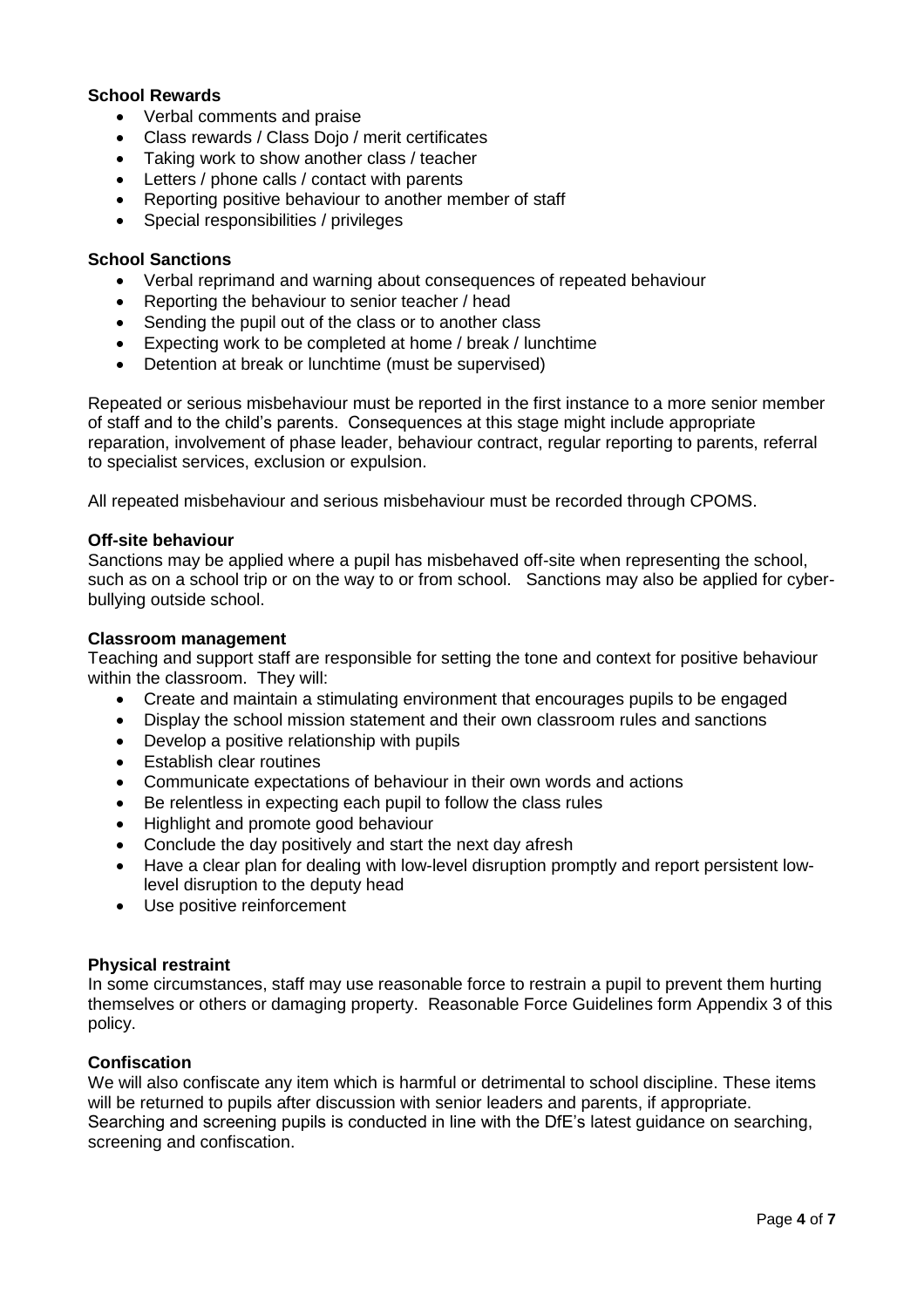# **Pupil support**

The school recognises its legal duty under the Equality Act 2010 to prevent pupils with a protected characteristic from being at a disadvantage. Consequently, our approach to challenging behaviour may be differentiated to cater to the needs of the pupil. The school's special educational needs co-ordinator will evaluate a pupil who exhibits challenging behaviour to determine whether they have any underlying needs that are not currently being met. Where necessary, support and advice will also be sought from specialist teachers, an educational psychologist, medical practitioners and/or others, to identify or support specific needs. When acute needs are identified in a pupil, we will liaise with external agencies and plan support programmes for that child. We will work with parents to create the plan and review it on a regular basis.

### **Pupil transition**

To ensure a smooth transition to the next year, pupils have transition sessions with their new teacher(s). In addition, staff members hold transition meetings. Information related to pupil behaviour issues may be transferred to relevant staff at the start of the term or year and with new settings for those pupils transferring to other schools.

# **Training**

Staff are provided with training on managing behaviour as part of continuing professional development and if specific needs arise.

### **Monitoring arrangements**

This behaviour policy will be reviewed by the headteacher and governing body every year. At each review, the policy will be shared with staff and parents and approved by the headteacher.

### **This policy needs to be read in conjunction with the safeguarding policy and e-safety policies.**

# **Appendix 1: Anti-Bullying Strategy**

The following strategy applies to all members of the school community, including all adults who work or volunteer in the school.

### **Preventative Measures**

The school actively works to prevent bullying in its community through:

- Openly discussing differences between people that could motivate bullying, such as different family situations, religion, ethnicity, disability, gender, sexuality or appearance related difference
- Challenging practice and language (including 'banter') which does not uphold the school values of non-discrimination and respect towards others
- Encouraging the use of technology, especially mobile phones and social media, positively and responsibly
- Working with staff, the wider community and outside agencies to prevent and tackle concerns including all forms of prejudice-driven bullying
- Providing a range of approaches for pupils, staff and parents/carers to access support and report concerns
- Regularly updating and evaluating our practice to consider the developments of technology and provide up-to-date advice and education to all members of the community regarding positive online behaviour
- Encourage and promote a 'telling' culture
- Ensuring anti-bullying has a high profile throughout the year, reinforced through key opportunities such as anti-bullying week
- Providing systematic opportunities to develop pupils' social and emotional skills, including building their resilience and self-esteem
- Ensuring that the school's approach to bullying is clear and that all members of the school community play a part in preventing bullying
- Regularly canvassing the school community's views on the extent and nature of bullying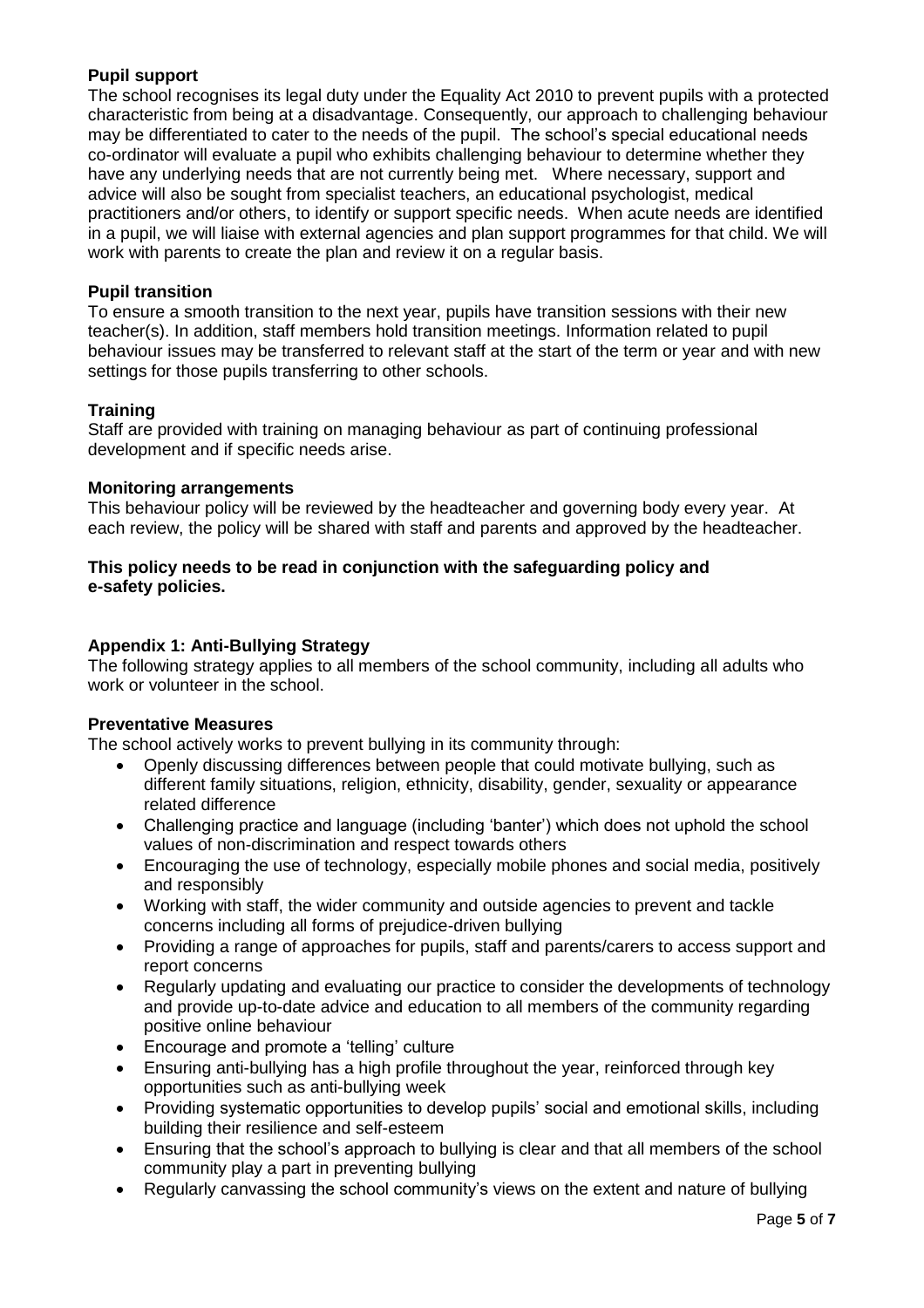#### **The following steps may be taken when dealing with all incidents of bullying reported to the school:**

- If bullying is suspected or reported, the incident will be dealt with immediately by the member of staff who has been approached or witnessed the concern
- The school will provide appropriate support for the person being bullied making sure they are not at risk of immediate harm and will involve them in any decision-making, as appropriate
- The head teacher or deputy head teacher will interview all parties involved and keep in the forefront of their minds the need to be aware of any safeguarding concerns which may arise
- The school will speak with and inform other staff members, where appropriate
- The school will ensure parents/carers are kept informed about the concern and action taken
- Sanctions, as identified within the school behaviour policy, and support will be implemented in consultation with all parties concerned
- If necessary, other agencies may be consulted or involved, such as the police, if a criminal offence has been committed, or other local services including other schools, early help or children's social care, if a child is felt to be at risk of significant harm
- Where the bullying takes place off school site or outside of normal school hours (including cyberbullying), the school will ensure that the concern is fully investigated
- Record all incidents of bullying using school recording systems in place

### **Support for the Victim of Bullying may include:**

- Reassuring the victim and providing continuous pastoral support, including outside agencies if appropriate
- Offering an immediate opportunity to discuss the experience with their teacher, the designated safeguarding lead, or a member of staff of their choice
- Being advised to keep a record of the bullying as evidence and discuss how respond to concerns and build resilience as appropriate
- Working towards restoring self-esteem and confidence
- Engaging with parents and carers

### **Support for Perpetrators of Bullying may include:**

- Discussing what happened, establishing the concern and the need to change
- Informing parents/carers to help change the attitude and behaviour of the child
- Providing appropriate education and support regarding their behaviour or actions
- Sanctioning, in line with school behaviour/discipline policy
- Involving external agencies as appropriate

#### **Appendix 3: Reasonable Force Guidelines**

**'**reasonable force means using no more force that is necessary' (Dfe guidelines)

#### **Reasonable Force**

- covers the broad range of actions used by most teachers at some point in their career that involve a degree of physical contact with pupils
- force is usually used either to control or restrain, and 'reasonable' force means using no more force than is necessary

Any member of staff at the school has the power to use reasonable force. It can also apply to people whom the headteacher has temporarily put in charge of pupils, such as unpaid volunteers or parents accompanying students on a visit organised by the school. Teaching staff have undergone training in the use of reasonable force.